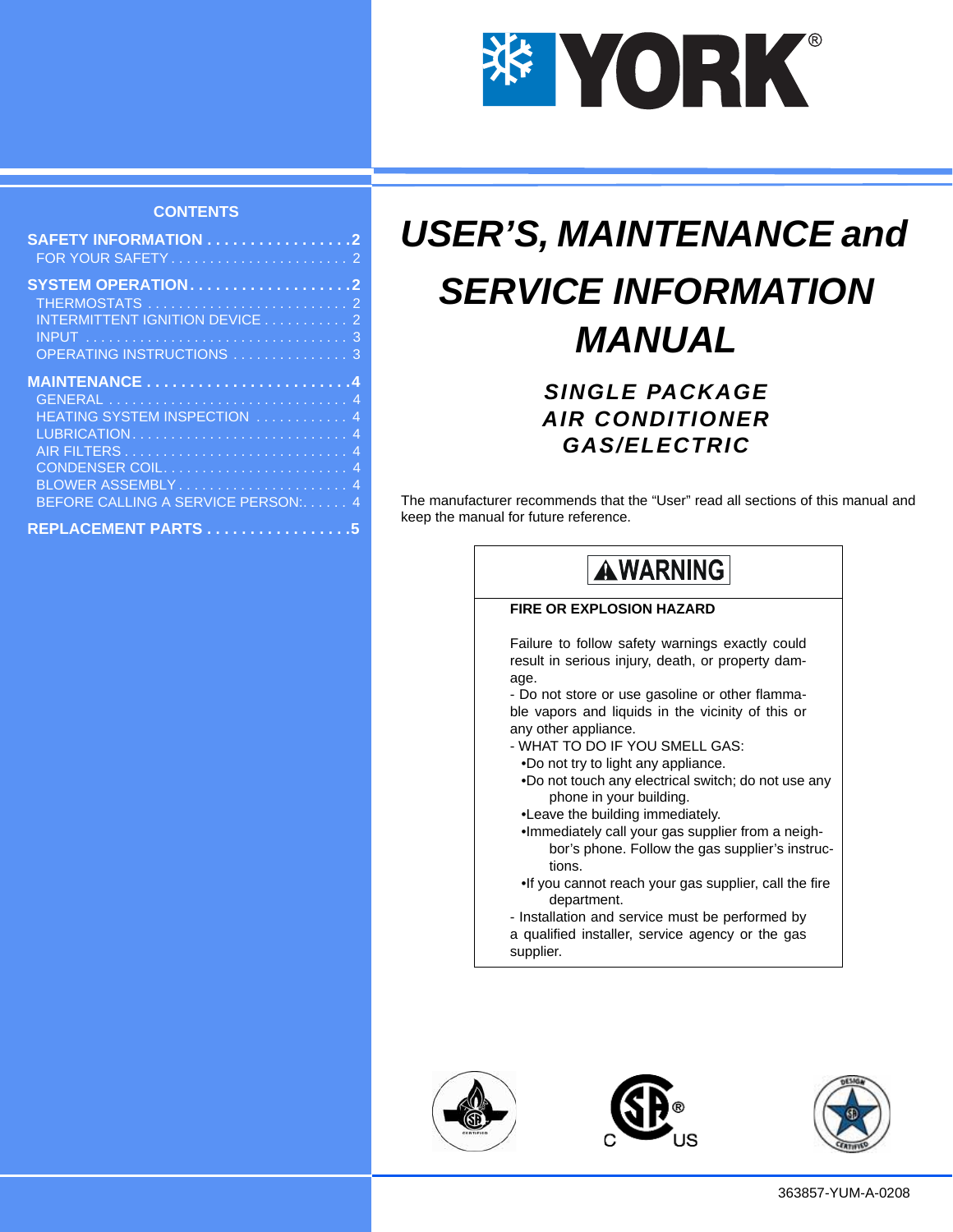# **SAFETY INFORMATION**

#### **FOR YOUR SAFETY**

- Make sure that the furnace area is clear and free of combustible materials, gasoline and other flammable vapors and liquids.
- Be sure the furnace is free and clear of insulating material. Examine the furnace area after installation of the furnace or the installation of additional insulation. Some types of insulation are combustible.
- For proper operation of this furnace, air for combustion and ventilation is required. Make sure that these openings are not obstructed.
- For lighting or shutting down this furnace, refer to the lighting instructions provided adjacent to the burners and also located in this manual.
- A blocked vent roll-out switch is provided in the burner compartment. This switch is a manual reset. If the furnace fails to operate, contact a qualified service technician.
- Should the gas supply fail to shut off or if overheating occurs, shut off the gas valve to the furnace before shutting off the electrical supply. Then call a qualified service technician.
- Do not use this furnace if any part has been under water. A flood-damaged furnace is extremely dangerous. Attempts to use the furnace can result in fire or explosion. A qualified service technician should be contacted to inspect the furnace and to replace all gas controls, control system parts, electrical parts that have been wet or the furnace if deemed necessary.
- Determine the integrity of the installation regarding the flue gas vent, the return and supply air duct. Confirm the equipment is well supported and there are no signs of deterioration. The manufacturer recommends that main burner, ignition device and controls are inspected by a qualified service technician before each heating season.

### **SYSTEM OPERATION**

#### **THERMOSTATS**

Set your thermostat for either heating or cooling then set it for the desired temperature. DO NOT MOVE THE THERMO-STAT RAPIDLY ON AND OFF, OR BACK AND FORTH FROM HEAT TO COOL. THIS COULD DAMAGE YOUR EQUIPMENT.

Always allow at least 5 minutes between changes. Find the temperature that is most comfortable to you, and then LEAVE YOUR THERMOSTAT ALONE. (Exception is for night or vacation "set back" to conserve energy).

Manually moving the thermostat up or down will not speed up temperature changes in your rooms. This only causes the thermostat switch to function at your command rather than responding to room temperature.

Heat generated by devices other than the furnace may interfere with thermostat performance. Therefore, lamps, radios, television sets, etc. should not be placed near the thermostat.



### **FIGURE 1 - TYPICAL THERMOSTAT**

#### **INTERMITTENT IGNITION DEVICE**

Your unit is equipped with a cycling spark ignition device. It has a Relight control designed to automatically light the burners each time the thermostat controller "calls" for heat.

# **A CAUTION**

This furnace is equipped with an intermittent spark and automatic re-ignition system. **Do Not** attempt to manually relight the pilot. Personal injury could result.

When the controller calls for heat, gas is supplied to the Integral Crossover Burners and at the same time, sparking occurs to light the main burner gas. A flame sensor closes a circuit to the ignitor control which proves that all of the burners have ignited properly.

On initial start-up, air may be in the gas lines. Several tries for ignition may be required before the gas will carry over and the heat sections remains lit. The ignition model has 3 trials for ignition. If the ignition module locks out, it may be necessary to remove re-establish the call for heat W1 or W2 to continue the purging process.

When the controller is satisfied, the electrical circuit to the gas valve is opened, closing off the flow of gas to the main burner.

If the burners should fail to light, contact your heating contractor or gas company for service to insure that proper operating conditions are restored.

In the event that gas to the main burner has been shut-off, DO NOT attempt to place the furnace into operation. Call the appropriate service agency.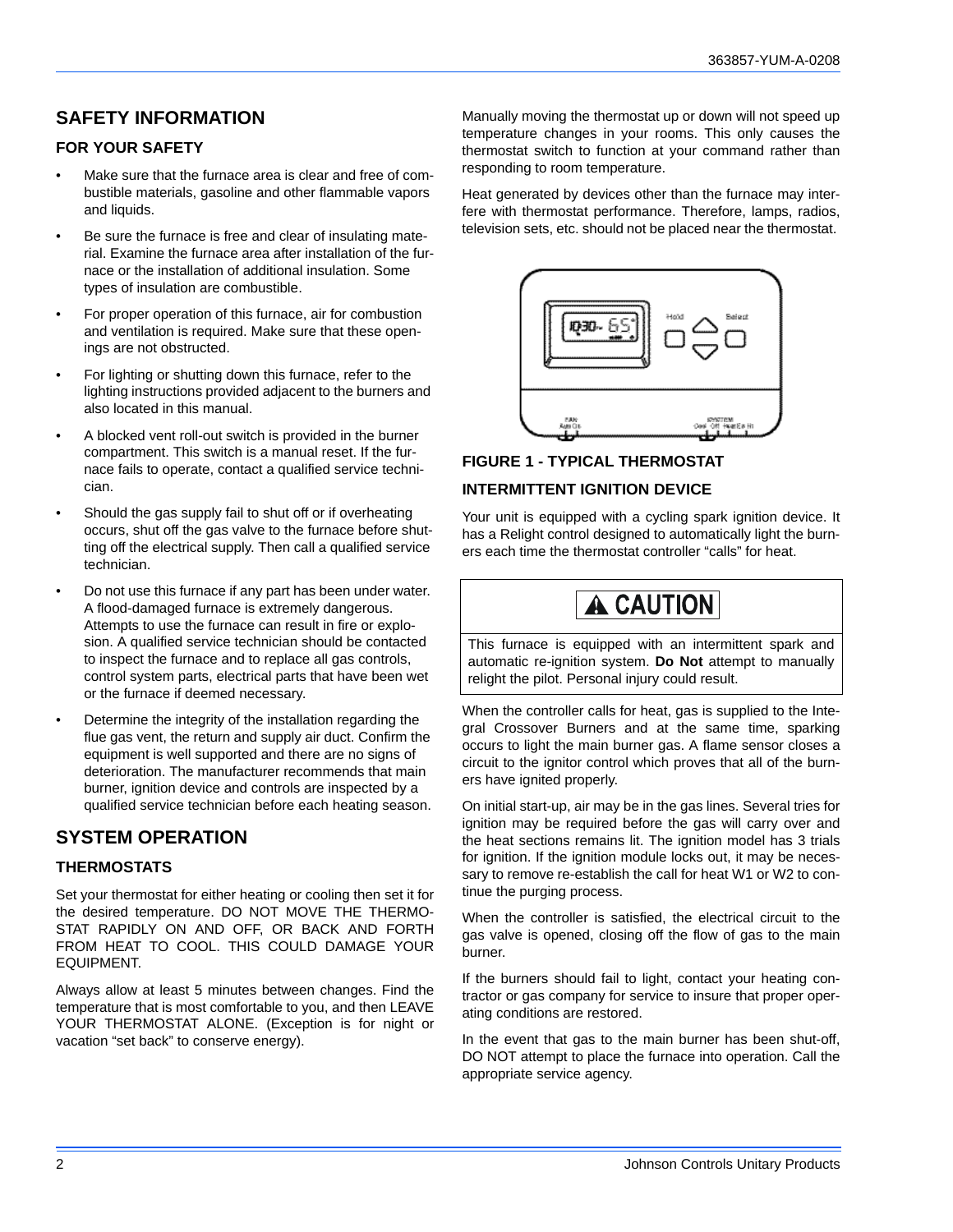#### **INPUT**

The correct heat capacity of the furnace is regulated by the main burner orifices and the gas pressure. The proper orifices for natural gas are furnished but the gas pressure regulator must be adjusted by the installer or gas company service person.

#### **OPERATING INSTRUCTIONS**

TO SHUT DOWN THE FURNACE:

- 1. Close the main gas shutoff valve(s).
- 2. Turn off the electric power supply.

#### TO LIGHT THE FURNACE:

- 1. Do not attempt to light manually.
- 2. Open the main gas shutoff valve(s).
- 3. Turn on the electric power supply.
- 4. Initiate a call for heat.
- 5. If the return air temperature is below the set point of the controller, the ventor fans will operate. After an adequate purge time, the intermittent ignition device will light the burners. The burners will extinguish and relight automatically upon the demand of the controller.

#### VENT SAFETY SYSTEM

Each gas furnace module is equipped with an automatic reset high temperature limit and rollout switch. In the unlikely event of a sustained main burner flame rollout, the switch will shut off the flow of gas by closing the main gas valve. The ignition module will also be disabled, preventing the flow of gas to the valve. The rollout switch for each module is located inside the gas heat section access door on the heat shield of each module. Flame rollout can be caused by blockage of the power vent system or improper gas pressure adjustment. If this occurs the furnace will not operate properly, gas supply to the furnace should be shut off and no attempt should be made to place the furnace in operation. The system should be inspected by a qualified service person. Refer to Figure 3 for a typical installation of vent hoods.

The ignition modules are designed such that if the furnace fails to ignite after 3 trials for ignition after a call for heat the flow of gas will be shut off and the ignition module will lock out for one hour. Then the modules will retry ignition and repeat cycle until ignition occurs, or call for heat is satisfied or power to unit is removed. If the furnace does not light after several tries, a service man should be called to determine the cause of the problem.



#### **FIGURE 2 - TYPICAL FLAME APPEARANCE**



**FIGURE 3 - FLUE VENT ASSEMBLY**

This furnace is equipped with a blocked vented shut-off system (air proving switch). The purpose of the switch is to prove that there is combustion air being drawn through the heat section. The ignition control will not operate if this switch is not made in the pre-purge time of the vent assembly. In the event that the furnace fails to operate due to the pressure switch, a qualified service agency should be contacted.

Determine that external vent is in place (field installed) and clear and free of obstructions.



**FIGURE 4 - FILTER ACCESS**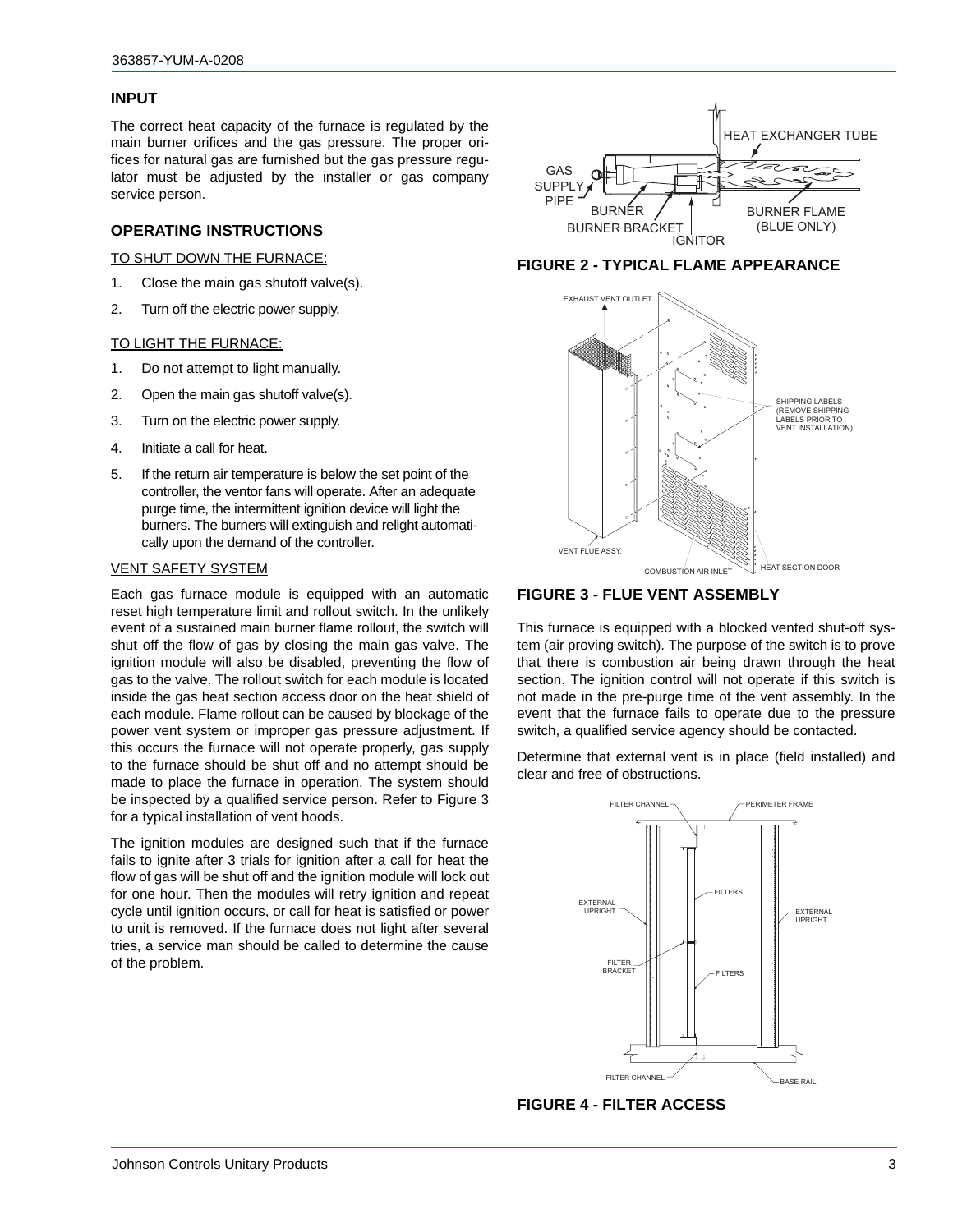## **MAINTENANCE**

#### **GENERAL**

Snow or debris should not be allowed to accumulate in or around the unit. Do not permit overhanging structures or shrubs to obstruct condenser air discharge, combustion air inlets or vent air outlets on your unit. Adequate air is important to the safe and proper operation of the unit.

# **AWARNING**

Prior to any of the following maintenance procedures, shut off all power to the unit.

#### **HEATING SYSTEM INSPECTION**

It is the owner's responsibility to insure that an annual inspection of the entire heating portion of the unit is made by a qualified service agency. This should include inspection of the burners, tubes and flue for any corrosion or soot accumulation which may require cleaning and also checking of burners and controls for proper operation.

In addition, at least once during the heating season, the owner shall make a visual inspection of the flue or vent air outlets for evidence of black soot or blockage by leaves or other debris. If any soot is found it is recommended a qualified service agency be called immediately. Also clear any blockage found around either the vent air hoods or combustion air inlets.

Check for obvious signs of deterioration of the furnace. Check that the return and supply ducts attached to the unit are sound and air tight without sagging cracks or gaps. Check that the unit's physical support, or roof curb, is sound and not in need of repair. Make sure there are no gaps between the roof curb and the unit where rain could leak.

Start the furnace. The ventor motors should start and after a short delay the main burners should ignite. If they do not, contact a qualified service person for assistance. Check the appearance of each main burner flame. The flame should have a blue appearance. No yellow flame should be observed. A yellow flame indicates a problem with the combustion system or that cleaning is required.

#### **LUBRICATION**

Outdoor fan and ventor motors are permanently lubricated. Lubrication is not recommended.

All other fans and motors should be lubricated per schedule in MAINTENANCE SECTION in the UNIT INSTALLATION **INSTRUCTION** 

#### **AIR FILTERS**

**NOTE:** For hi-efficiency rigid or bag filters, consult manufacturers manual.

Filters must always be used. They should be inspected once a month and thoroughly cleaned or replaced if it appears they are beginning to accumulate excessive dirt. Filter sizes and quantities are shown in the following table.

To install the filters, open the filter access door.

Slide the dirty filters out and slide the clean filters all the way into the filter racks provided (see Fig. 4). They must butt each other when sliding into position. Close the filter access door.

**NOTE:** Filters must be installed with "Air Flow" arrows pointing toward the evaporator coil. They must also be re-installed in their original position without any gaps between filters.

#### **CONDENSER COIL**

An annual check and cleaning, if necessary, of the condenser coil should be done. Clean any debris and dirt from the outside coil face with a brush being careful not to damage the fins. If extremely dirty, a hose can be used to wash the coil from the inside out while brushing a soapy solution on the outside.

#### **BLOWER ASSEMBLY**

Even with good filters properly in place, blower wheels and motors will become dust laden after long months of operation. The entire blower assembly should be inspected annually. If the motor and/or the blower wheel are heavily coated with dust, they can be brushed and cleaned with a vacuum cleaner.

#### **BEFORE CALLING A SERVICE PERSON:**

- A. Check controller setting and insure it is calling for heating or cooling.
- B. Check fuses or circuit breakers.
- C. Check filters for excessive dust accumulation.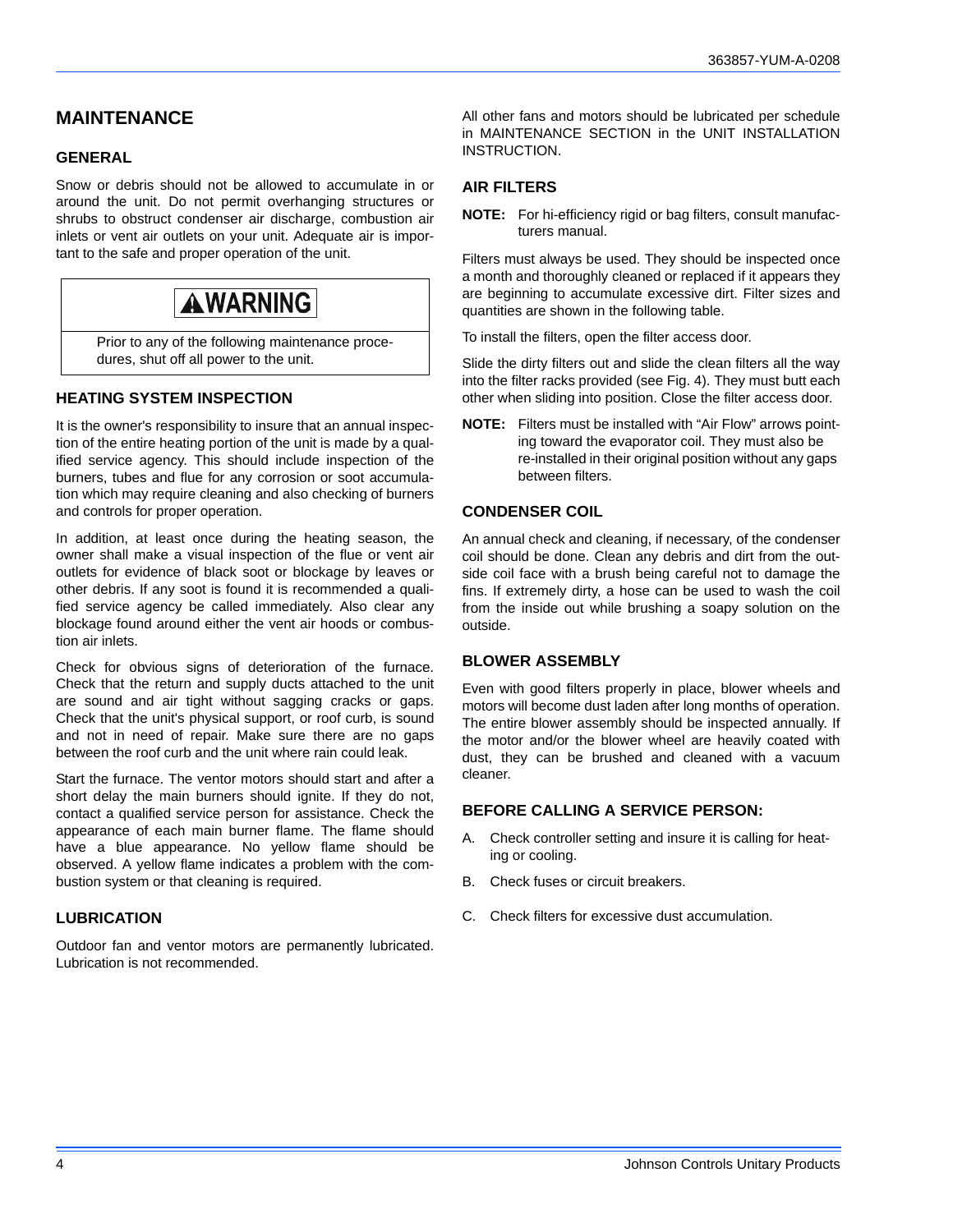#### **TABLE 1: FILTERS**

| <b>FILTER</b>               | <b>QUANTITY PER UNIT AND SIZE</b> |                               |                               |  |
|-----------------------------|-----------------------------------|-------------------------------|-------------------------------|--|
|                             | <b>25 TON</b>                     | <b>30 TON</b>                 | <b>40 TON</b>                 |  |
| 2 Hi Fff. TA                | 4 ea. 16 x 25 / 6 ea. 20 x 25     | 4 ea. 16 x 25 / 6 ea. 20 x 25 | 4 ea. 16 x 25 / 6 ea. 20 x 25 |  |
| 2 Pleated, 65%              | 4 ea. 16 x 25 / 6 ea. 20 x 25     | 4 ea. 16 x 25 / 6 ea. 20 x 25 | 4 ea. 16 x 25 / 6 ea. 20 x 25 |  |
| 65% Rigid w/2 TA Prefilters | 4 ea. 16 x 25 / 6 ea. 20 x 25     | 4 ea. 16 x 25 / 6 ea. 20 x 25 | 4 ea. 16 x 25 / 6 ea. 20 x 25 |  |
| 95% Rigid w/2 TA Prefilters | 4 ea. 16 x 25 / 6 ea. 20 x 25     | 4 ea. 16 x 25 / 6 ea. 20 x 25 | 4 ea. 16 x 25 / 6 ea. 20 x 25 |  |

OWNER please have your installer fill in the following information immediately after unit has been installed and is properly operating.

The owner should keep this information in a place where it can be found if needed for warranty purposes.

### **REPLACEMENT PARTS**

Contact your local York® parts distribution center for authorized replacement parts.